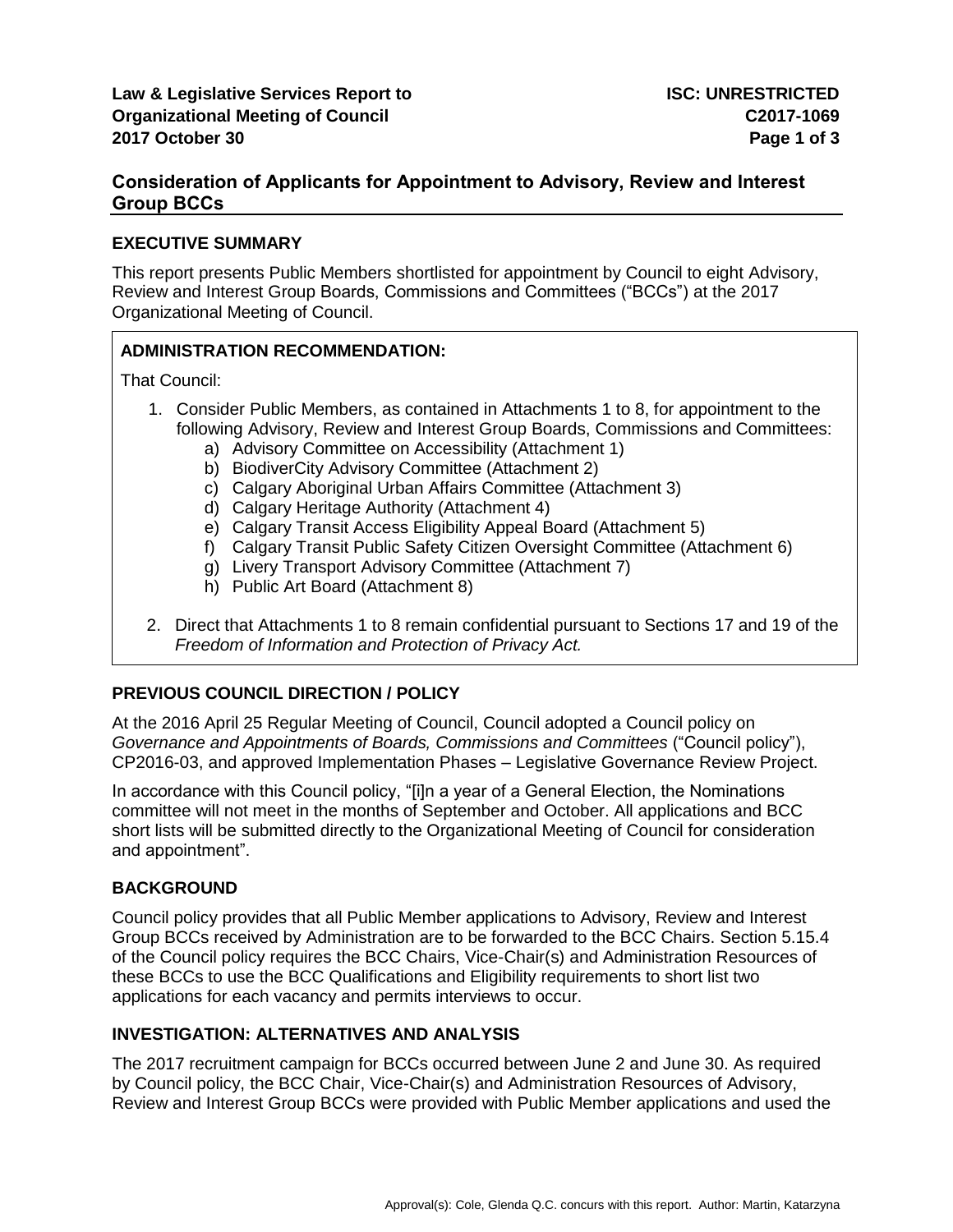# **Consideration of Applicants for Appointment to Advisory, Review and Interest Group BCCs**

BCC Qualifications and Eligibility requirements to short list two applicants for each vacancy. The BCC short lists are provided in Attachments 1 through 8.

## **Stakeholder Engagement, Research and Communication**

In 2017 May, ahead of the annual BCC advertisement and recruitment campaign, Administration held an information session with Advisory, Review and Interest Group BCCs to bring awareness to the recruitment, advertisement, short listing and appointment processes, as well as provide an opportunity for discussions with those BCCs.

Administration developed skills matrices for each one of the eight Advisory, Review and Interest Group BCCs to be used by those BCCs to facilitate their review and assessment of applicants, and to assist Council in the appointment process at the Organizational Meeting of Council.

## **Strategic Alignment**

This report aligns with Council's priority of a well-run city: "Calgary's government is open, responsive, accountable and transparent, delivering excellent services at a fair price. We work with our government partners to ensure we have the tools we need" (*Action* Plan 2015-2018).

## **Social, Environmental, Economic (External)**

No social, environmental or economic impacts were identified.

### **Financial Capacity**

### *Current and Future Operating Budget:*

There are no current and future operating budget impacts.

### *Current and Future Capital Budget:*

There are no current and future capital budget impacts.

### **Risk Assessment**

There are no significant risks associated with the Report's recommendations.

### **REASON(S) FOR RECOMMENDATION(S):**

The Council policy on *Governance and Appointments of Boards, Commissions and Committees*  (CP2016-03) directs the City Clerk's Office to prepare a report with each Board's, Commission's and Committee's applicant shortlist for appointment to Advisory, Review and Interest Group BCCs at the Organizational Meeting of Council.

# **ATTACHMENT(S)**

- 1. Advisory Committee on Accessibility Short List
- 2. BiodiverCity Advisory Committee Short List
- 3. Calgary Aboriginal Urban Affairs Committee Short List
- 4. Calgary Heritage Authority Short List
- 5. Calgary Transit Access Eligibility Appeal Board Short List
- 6. Calgary Transit Public Safety Citizen Oversight Committee Short List